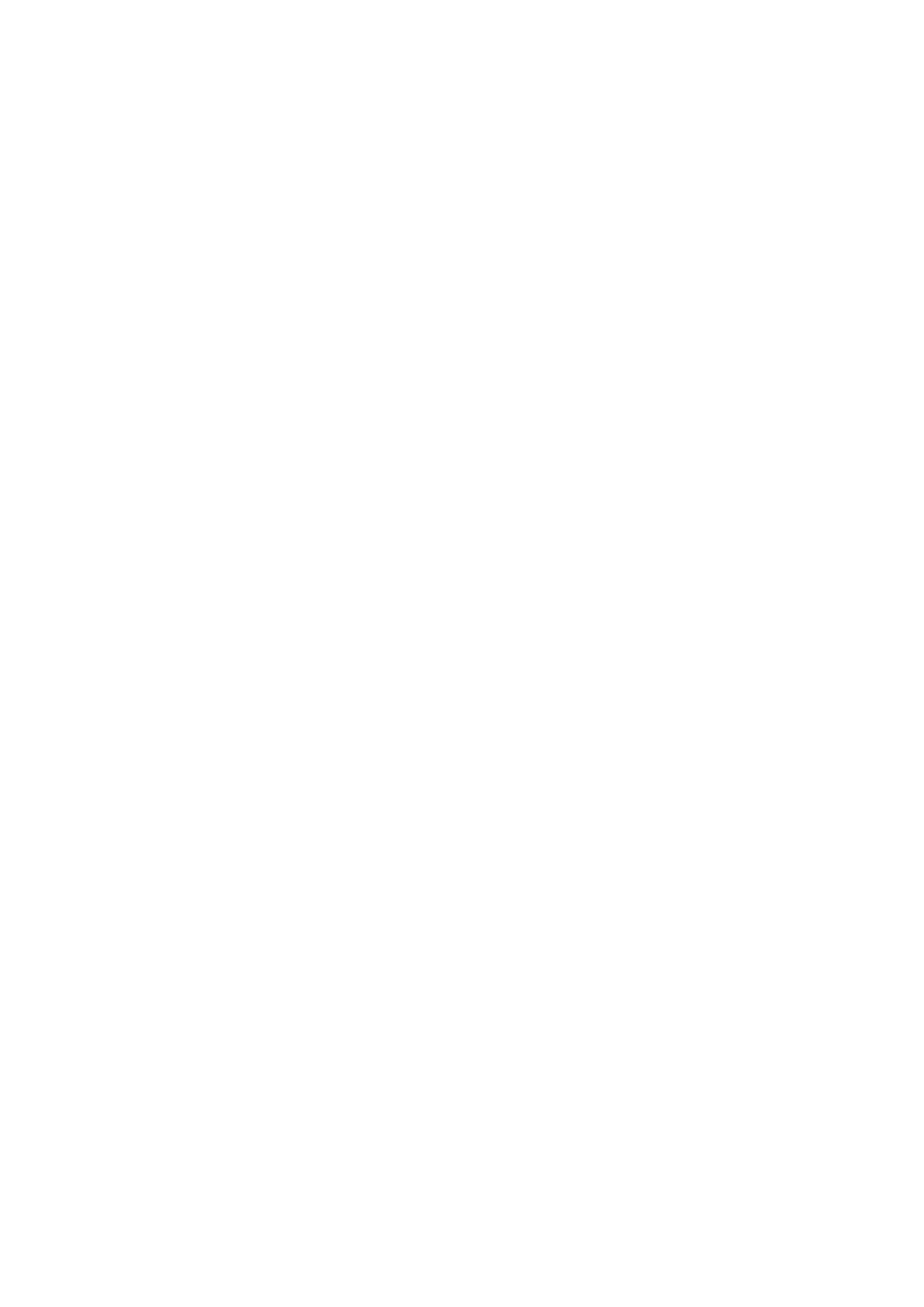## **ESTIMATES OF COLLECTIVE DOSE**

[1](#page-4-0). Collective doses<sup>1</sup> have been assessed on the basis of a Japanese population of 128 million people as determined in the 2010 census [MIC, 2011]. The distribution of this population among different age groups was: 7.4 million (5.8%) were aged 0–5 years; 11.7 million (9.1%) were aged 6–15 years; and the remainder, 108.9 million (85.1%) were above 16 years old and considered to be adults. The total population and its age distribution were assumed to remain constant over the periods for which collective doses were estimated,<sup>[2](#page-4-1)</sup> namely 1 and 80 years after the accident at FDNPS.

2. For pathways of exposure that depend on the location of those exposed (i.e., external radiation from, and inhalation of, airborne radionuclides and external radiation from radionuclides deposited on the ground), collective doses were estimated as follows:

- − For Fukushima Prefecture, [3](#page-4-2) the collective doses were estimated as the sum, over all municipalities and the three age groups, of the product of the weighted mean dose for a given age group in a given municipality and the number of people within that age group;
- − For those municipalities that were partly evacuated (e.g., Minamisoma City), an adjustment was made to take this into account;
- − For all evacuated residents of Fukushima Prefecture, the collective doses were estimated as the sum, over all evacuation scenarios and the three age groups, of the product of the weighted mean dose for a given age group in a given evacuation scenario and the number of evacuees within that age group;
- − For other prefectures in Japan, the collective doses were estimated as the sum, over all other prefectures and the three age groups, of the product of the weighted mean dose for a given age group for a given prefecture and the number of people within that age group.

3. The approaches used to estimate individual doses from external radiation from, and inhalation of, airborne radionuclides and external radiation from radionuclides deposited on the ground are described in attachments A-1 and A-10, respectively, for municipalities of Fukushima Prefecture and other prefectures; the individual doses are tabulated in attachments A-13, A-14, A-18 and A-19.

4. Exposure from ingestion of food depends more on the location of agricultural production and how it is subsequently distributed and marketed within Japan, rather than the location of the population, per se. A different approach was, therefore, adopted for assessing the collective dose from this pathway. The collective dose from ingestion was estimated as the sum over all

<span id="page-4-0"></span><sup>&</sup>lt;sup>1</sup> The Committee has used the quantity, collective (effective) dose, for many years to compare the radiation exposures of populations from different sources of ionizing radiation, or following different protection measures. The collective (effective) dose is always estimated for a defined population over a specified period of time. It is the product of the mean effective dose to a specified population from a particular source, and the number of people in that population, integrated over a defined period of time. Importantly, calculated doses are recommended only for comparative purposes and not for estimations related to health effects. Collective dose is not intended as a tool for epidemiological risk assessment. Moreover, the aggregation of very low individual doses over extended time periods is inappropriate for use in risk projections and, in particular, the calculation of numbers of cancer deaths from collective doses based on individual doses that are well within the variation in background exposure should be avoided.

<span id="page-4-1"></span> $2 \text{ In this report, the Committee has used the terms collective effective dose and collective absorbed dose to the thyroid and$ described them as being for different time periods. This follows the approach used in the UNSCEAR 2013 Report. Strictly, the correct terms are collective effective dose commitment and collective absorbed dose commitment to the thyroid (for the timeintegrated quantity), and the descriptions should make clear that the dose commitment (time-integrated) has been truncated at the different time periods. The Committee has retained the same terms as used in the UNSCEAR 2013 Report for ease of comparison with that report and for simplicity, while recognizing that it is not strictly correct.

<span id="page-4-2"></span><sup>3</sup> As well as particular municipalities in Group 3 prefectures, namely Ibaraki, Miyagi, Tochigi and Yamagata Prefectures.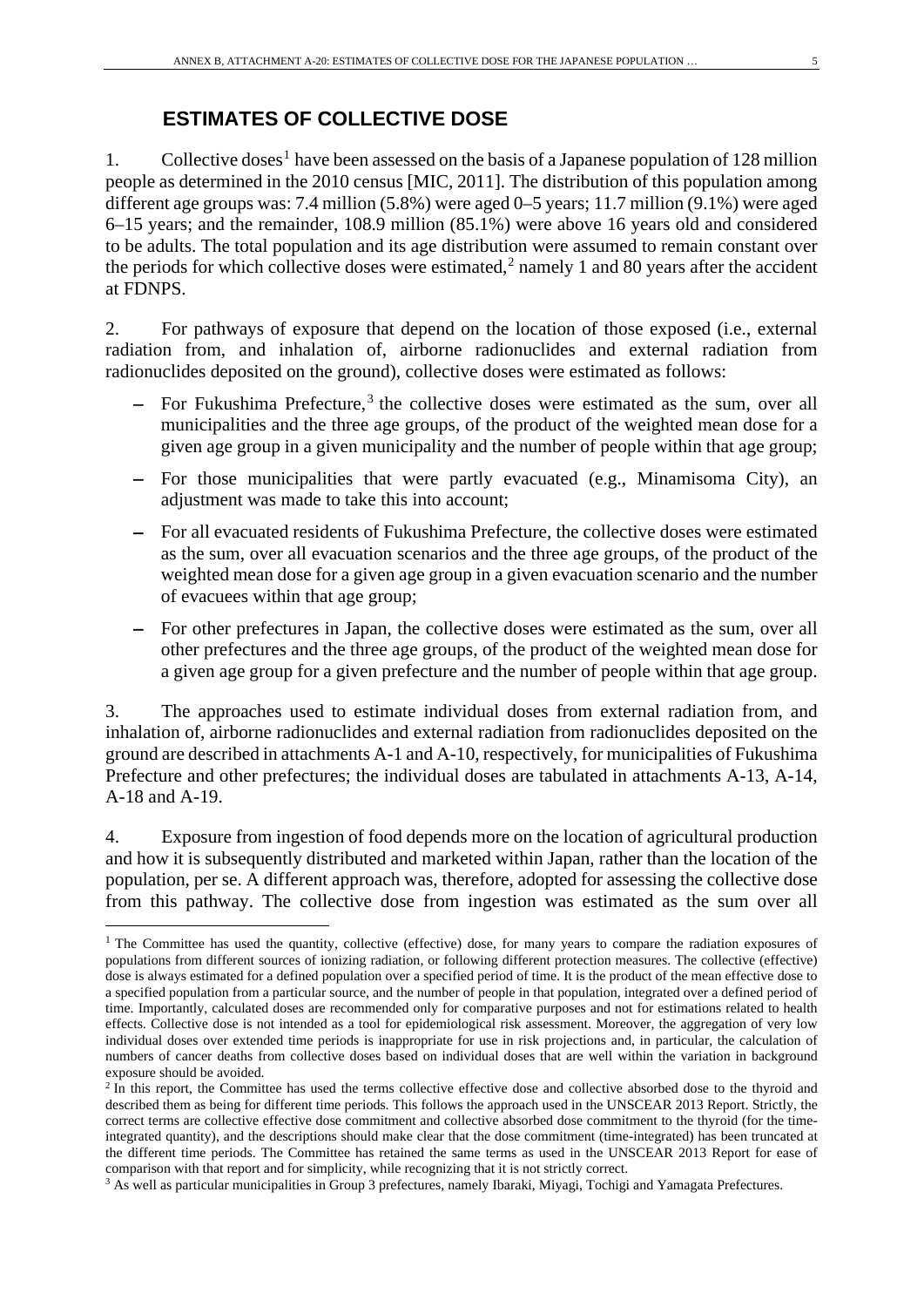prefectures of the products of the average individual dose from ingestion within a given prefecture and the population of that prefecture. The estimation of individual doses from ingestion is described in attachments A-2 and A-3.

5. For Fukushima Prefecture the average individual dose from ingestion was estimated based on Murakami and Oki [Murakami and Oki, 2014] (see attachments A-2 and A-3) and that in subsequent years on the basis of market surveys and duplicate-diet studies and a model developed by Smith et al. [Smith et al., 2017] for estimating long-term doses in Japan from deposited caesium radionuclides (see attachment A-3).

6. For other prefectures, the average individual doses from ingestion were estimated based on measured levels of radionuclides in food in a given prefecture relative to those in Fukushima Prefecture – with the prefecture average individual dose scaled accordingly. Doses in the first year after the accident were based on an analysis in the UNSCEAR 2013 Report [UNSCEAR, 2014] of an extensive database of measurements of food sampled in 2011 from food markets all over Japan. For ingestion of 131I, for Group 3 prefectures, the average dose ratio was 0.27 and for all other prefectures 0.075. For ingestion of caesium radionuclides over the first year, corresponding ratios were 0.23 and  $0.143$  $0.143$  $0.143$ , respectively  $4$  [UNSCEAR, 2014]. Doses in subsequent years for ingestion of caesium radionuclides were estimated from market survey and duplicate-diet studies carried out in a number of prefectures and the model of Smith et al. [Smith et al., 2017]. For Group 3 prefectures, the average ratio was 0.75 and for all other prefectures the average ratio was 0.33 (see attachment A-3).

7. Collective doses to the Japanese population are summarized by exposure pathway, prefecture group and age group for the first year after the accident at FDNPS in table A-20.1 and for 80 years after the accident in table A-20.2.

<span id="page-5-0"></span><sup>4</sup> See appendix C and attachment C-15 of the UNSCEAR 2013 Report [UNSCEAR, 2014].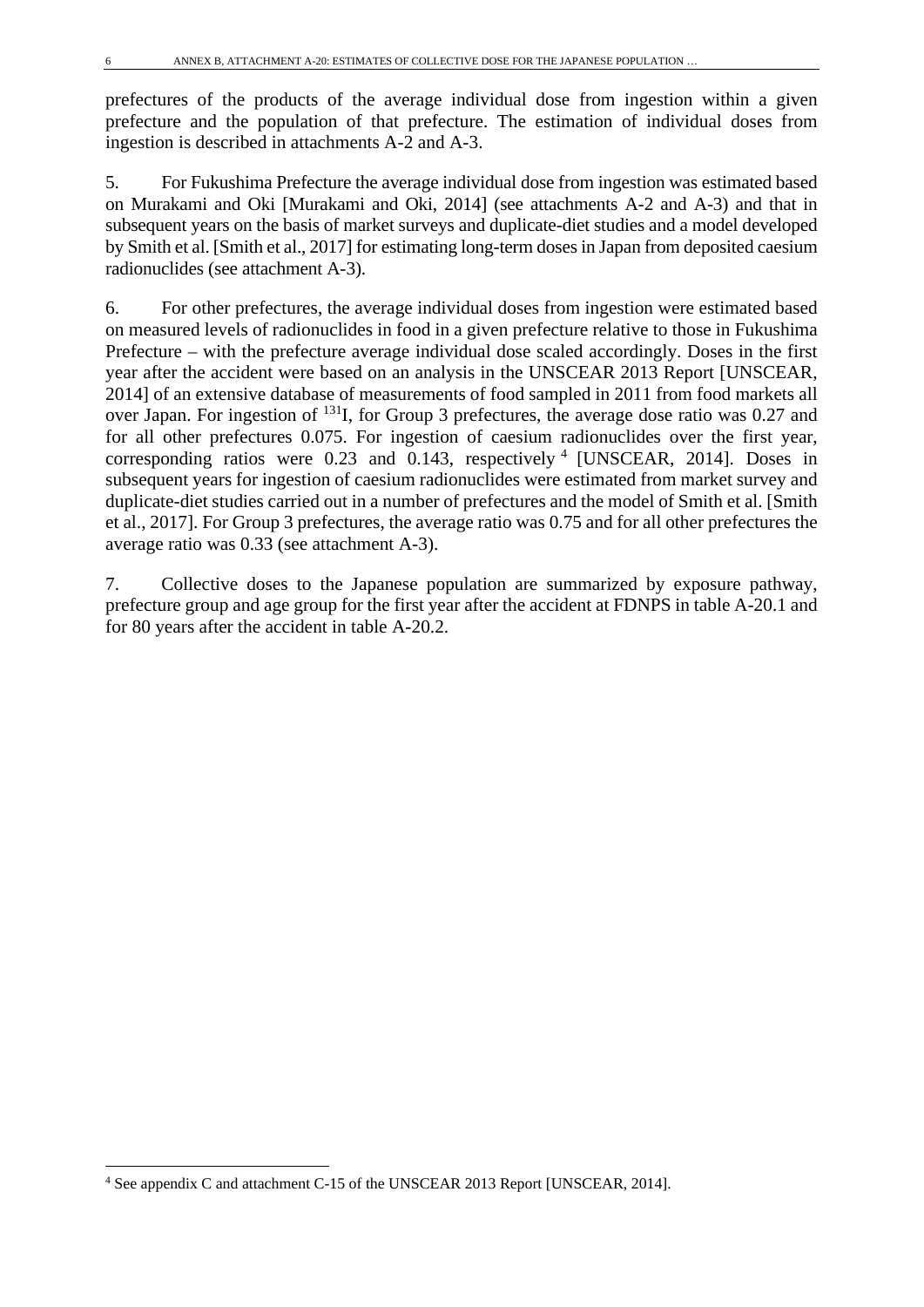| Exposure<br>pathway | Prefecture/s                    | Collective absorbed dose to thyroid<br>(man Gy) |              |               |         | Collective effective dose<br>(man Sv) |              |               |        |
|---------------------|---------------------------------|-------------------------------------------------|--------------|---------------|---------|---------------------------------------|--------------|---------------|--------|
|                     |                                 | <b>Adults</b>                                   | $6-15$ years | $0 - 5$ years | Total   | Adults                                | $6-15$ years | $0 - 5$ years | Total  |
| Inhalation          | Group 1: Evacuated locations    | 250                                             | 39           | 33            | 320     | 16                                    | 2.4          | 1.9           | 21     |
|                     | Group 2: Fukushima <sup>b</sup> | 2 4 0 0                                         | 430          | 320           | 3 200   | 120                                   | 20           | 14            | 150    |
|                     | Group 3: Some neighbouring $c$  | 430                                             | 78           | 49            | 560     | 25                                    | 4.3          | 3.2           | 32     |
|                     | Group 4: All others             | 1 200                                           | 230          | 180           | 1 700   | 38                                    | 13           | 9.2           | 60     |
|                     | All                             | 4 3 0 0                                         | 800          | 600           | 5 700   | 200                                   | 39           | 28            | 270    |
| Ingestion           | Group 1: Evacuated locations    | 96                                              | 23           | 21            | 140     | 3.9                                   | 0.9          | 0.9           | 5.7    |
|                     | Group 2: Fukushima <sup>b</sup> | 720                                             | 170          | 130           | 1 0 0 0 | 60                                    | 9.1          | 6.3           | 76     |
|                     | Group 3: Some neighbouring $c$  | 830                                             | 200          | 150           | 1 200   | 64                                    | 10           | 7.1           | 82     |
|                     | Group 4: All others             | 3 4 0 0                                         | 780          | 590           | 4 700   | 400                                   | 50           | 31            | 480    |
|                     | All                             | 5 0 0 0                                         | 1 200        | 900           | 7 100   | 530                                   | 70           | 46            | 640    |
| External dose       | Group 1: Evacuated locations    | 56                                              | 6.3          | 4.5           | 66      | 56                                    | 6.6          | 4.6           | 68     |
|                     | Group 2: Fukushima <sup>b</sup> | 2 2 0 0                                         | 260          | 190           | 2 700   | 2 2 0 0                               | 260          | 190           | 2 600  |
|                     | Group 3: Some neighbouring $c$  | 2 700                                           | 310          | 230           | 3 200   | 2 600                                 | 320          | 200           | 3 100  |
|                     | Group 4: All others             | 4 4 0 0                                         | 510          | 370           | 5 200   | 4 200                                 | 510          | 400           | 5 100  |
|                     | All                             | 9 3 0 0                                         | 1 1 0 0      | 790           | 11 000  | 9 0 0 0                               | 1 100        | 800           | 11 000 |
| All                 | All                             | 19 000                                          | 3 0 0 0      | 2 3 0 0       | 24 000  | 9 800                                 | 1 200        | 870           | 12 000 |

*<sup>a</sup>* All doses quoted to two significant figures but this should not be interpreted as a reflection of their precision.

*<sup>b</sup>* Excluding evacuated locations.

*<sup>c</sup>* Ibaraki, Miyagi, Tochigi and Yamagata Prefectures.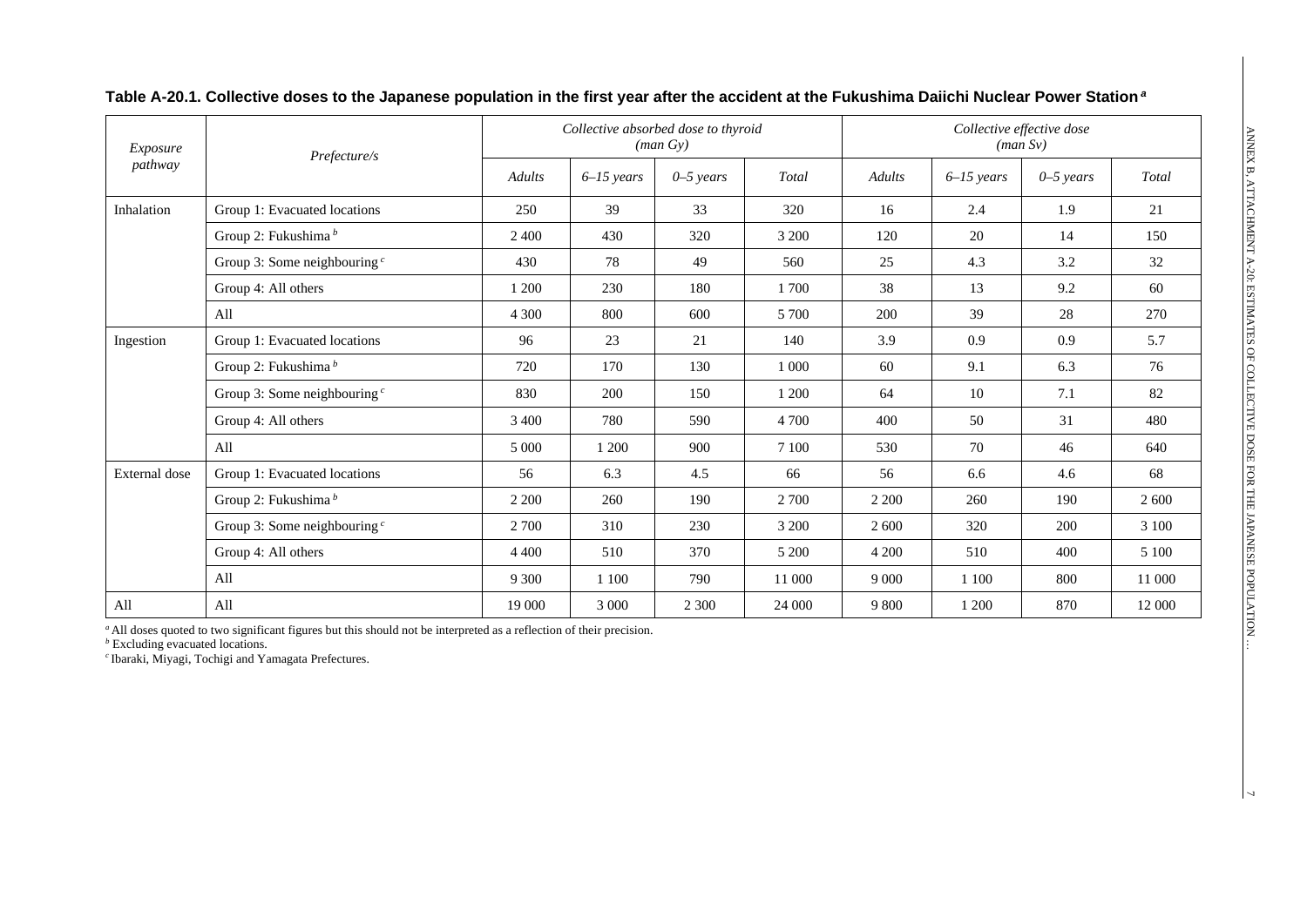| Exposure<br>pathway | Prefecture/s                    | Collective absorbed dose to thyroid<br>(man Gy) |              |               |         | Collective effective dose<br>(man Sv) |              |               |        |
|---------------------|---------------------------------|-------------------------------------------------|--------------|---------------|---------|---------------------------------------|--------------|---------------|--------|
|                     |                                 | Adults                                          | $6-15$ years | $0 - 5$ years | Total   | Adults                                | $6-15$ years | $0 - 5$ years | Total  |
| Inhalation          | Group 1: Evacuated locations    | 250                                             | 39           | 33            | 320     | 16                                    | 2.4          | 1.9           | 21     |
|                     | Group 2: Fukushima <sup>b</sup> | 2 4 0 0                                         | 430          | 320           | 3 200   | 120                                   | 20           | 14            | 150    |
|                     | Group 3: Some neighbouring $c$  | 430                                             | 78           | 49            | 560     | 25                                    | 4.3          | 3.2           | 32     |
|                     | Group 4: All others             | 1 200                                           | 230          | 180           | 1 700   | 38                                    | 13           | 9.2           | 60     |
|                     | All                             | 4 3 0 0                                         | 780          | 600           | 5 700   | 200                                   | 39           | 28            | 270    |
| Ingestion           | Group 1: Evacuated locations    | 96                                              | 23           | 21            | 140     | 3.9                                   | 0.9          | 0.9           | 5.7    |
|                     | Group 2: Fukushima $^b$         | 750                                             | 170          | 130           | 1 100   | 84                                    | 11           | 7.4           | 100    |
|                     | Group 3: Some neighbouring $c$  | 900                                             | 200          | 160           | 1 300   | 140                                   | 15           | 10            | 170    |
|                     | Group 4: All others             | 3 9 0 0                                         | 810          | 610           | 5 3 0 0 | 990                                   | 80           | 51            | 1 100  |
|                     | All                             | 5 700                                           | 1 200        | 910           | 7 800   | 1 200                                 | 110          | 69            | 1 400  |
| External dose       | Group 1: Evacuated locations    | 56                                              | 6.3          | 4.5           | 66      | 56                                    | 6.6          | 4.6           | 68     |
|                     | Group 2: Fukushima <sup>b</sup> | 9 1 0 0                                         | 1 0 0 0      | 710           | 11 000  | 8 8 0 0                               | 1 000        | 720           | 11 000 |
|                     | Group 3: Some neighbouring $c$  | 10 000                                          | 1 100        | 780           | 12 000  | 9 700                                 | 1 100        | 800           | 12 000 |
|                     | Group 4: All others             | 17 000                                          | 1 900        | 1 300         | 20 000  | 17 000                                | 1 900        | 1400          | 20 000 |
|                     | All                             | 36 000                                          | 4 0 0 0      | 2 800         | 43 000  | 35 000                                | 4 0 0 0      | 2 9 0 0       | 42 000 |
| All                 | All $^b$                        | 46 000                                          | 6 0 0 0      | 4 4 0 0       | 57 000  | 37 000                                | 4 100        | 3 0 0 0       | 44 000 |

**Table A-20.2. Collective doses to the Japanese population integrated to 80 years after the accident at the Fukushima Daiichi Nuclear Power Station** *<sup>a</sup>*

*<sup>a</sup>* All doses quoted to two significant figures but this should not be interpreted as a reflection of their precision.

*b* Excluding evacuated locations.

*<sup>c</sup>* Ibaraki, Miyagi, Tochigi and Yamagata Prefectures.

 $\infty$